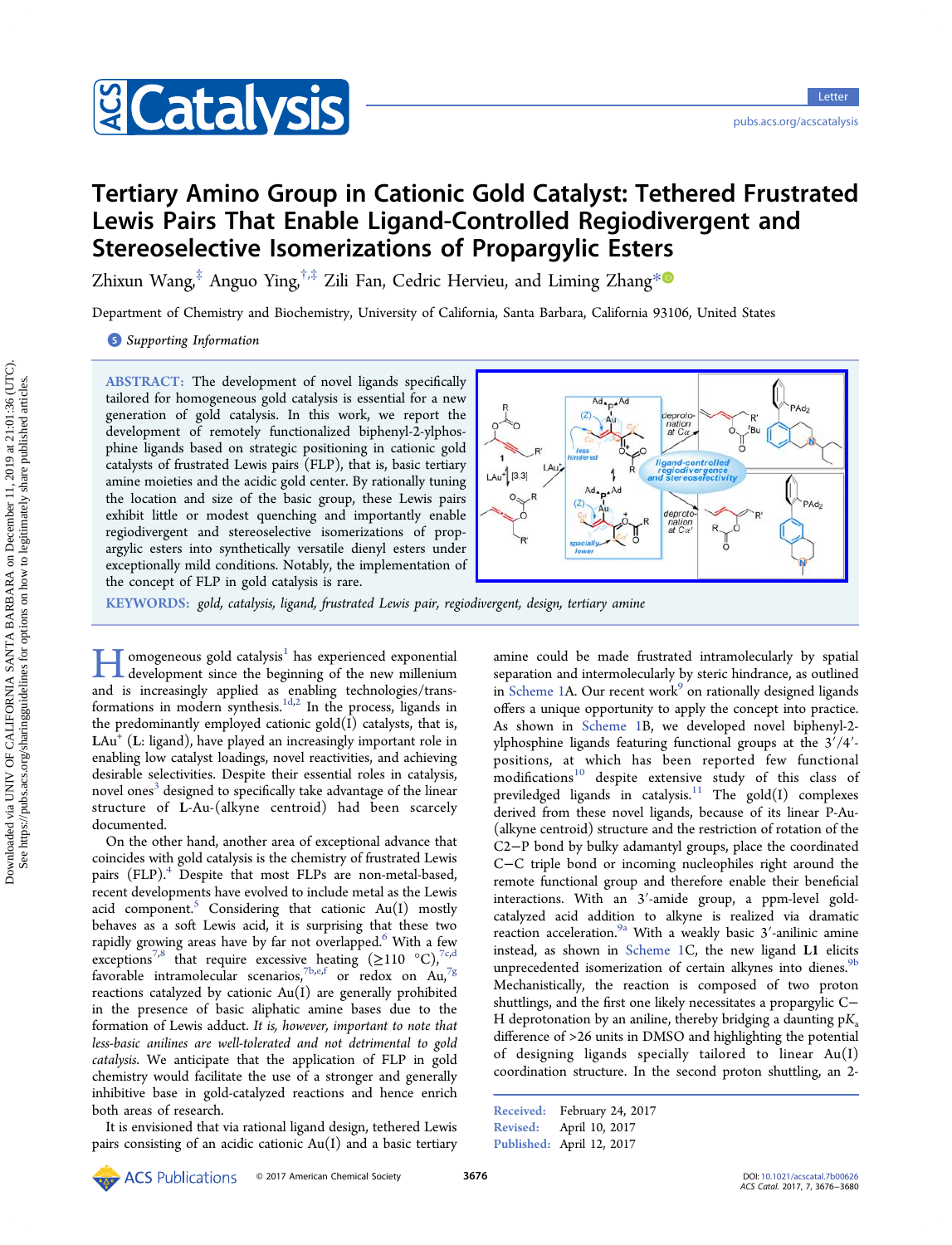<span id="page-1-0"></span>Scheme 1. (A) Conceptual Gold Complex Featuring FLP. (B) General Design of Remotely Functionalized Biphenyl-2- Ylphosphine Specifically Accommodating Au(I) Catalysis. (C) Designed Ligand-Enabled Isomerization of Alkynes into Dienes



auroallylic cation A is likely formed from the allene intermediate and subsequently deprotonated as a result of the promixity of the 3'-aniline group to its  $\alpha$ -hydrogens. While L1Au<sup>+</sup> has the appearance of a FLP, anilines do not prohibit gold catalysis because of their weak basicity.

A major issue with the isomerization of alkynes into dienes is the lack of regiochemical controls when internal aliphatic alkynes are used as substrates. We anticipated that the regiochemical issues in the allene formation (i.e., the first proton shuttling in Scheme 1C) can be avoided by employing an alternative regiospecific generation instead of the alkyne isomerization, and the challenging regioselectivity pertaining to the isomerization of allene into diene can be addressed by optimally positioning the ligand remote basic moiety and tuning its size. To this end, as shown in Scheme 2A, the targeted chemistry would entail the access of regiodefined allenes in the form of carboxyallenes via our previously reported gold-catalyzed 3,3-rearrangement of propargylic esters.<sup>[12](#page-4-0)</sup> Further activation of the in situ-generated carboxyallenes by the same gold catalyst will form an 1-acyloxy-2-auroallylic cation, as depicted in the two representative and relevant conformers B and B′, where the geometry of the alkenylgold should be predonimantly  $(Z)$ .<sup>[13](#page-4-0)</sup> For the two competing deprotonation sites,  $C\alpha$  and  $C\alpha'$ ,  $C\alpha$  can be sterically more accessible in both conformers, and  $C\alpha'$  in  $B'$  is spacially located lower than  $Ca$ . It is anticipated that these differences would be harnessed by strategic placing of a basic nitrogen at varying distance and direction from the pendant benzene ring and tuning its steric size, as outlined in Scheme 2B, to achieve





regioselective and likely stereoselective synthesis of dienyl esters. This novel rational design would require the tethering of a much more basic and thereby inhibitory tertiary aliphatic amino group to a cationic Au center, which would constitute FLP if the gold catalyst could enable the intended chemistry.

Despite rearrangements of proparyglic esters $^{12,14}$  $^{12,14}$  $^{12,14}$  into linear dienyl esters are precedented, $15$  these reactions offer structurally different products and/or, mostly notably, are limited only to scenarios in the absence of regioselectivity issues. To this end, the intended chemistry would remain to be unprecedented, let alone the development of novel gold catalysts featuring inhibitive tertiary amines (i.e., FLP).

At the outset, the propargylic ester 1a  $(R = Me)$  was employed as substrate for the designed isomerization. We first tested the previously reported aniline ligand L1.<sup>[9b](#page-4-0)</sup> As shown in [Table 1](#page-2-0), entry 1, the desired transformation did occur readily under mild conditions but with a poor regioselectivity. With this encouraging result, we implemented the ligand design shown in Scheme 2B by preparing several bifunctional ligands possessing pendent tetrahydrogenated isoquinolines, which are shown in [Table 1](#page-2-0) (see [SI](#page-4-0) for their preparations). The bicyclic framework serves to minimize conformational flexibility. To our delight, with L2 featuring a much more basic methylamino group at the same level as C3′, little inhibition of catalysis occurred, confirming the work of FLP, but the terminal diene product 3a is only slightly more favored (entry 2) over that using L1 as ligand. However, by replacing its methyl group with a much bigger 3-pentyl group in L3, 3a was formed in 96% yield and with a pleasing selectivity of 24:1 over 2a (entry 3). These results are consistent with the aforementioned steric preference of deprotonation at  $C\alpha$  over  $C\alpha'$  in  $B/B'$ , which is further enhanced by having  $Ca$  as a methyl group and importantly by employing L3 possessing a bulky tertiary amino group. To our delight, the low Z/E ratio of 3a can be substantially improved by changing the acetyl group into a bulkier pivaloyl group (entry 4). In the cases of ligands L4 and L5, the basic amino groups are placed beneath C4′. As such, deprotonation at  $Ca'$  via the conformer **B**' should be preferred. This is indeed the case. As shown in entry 5, with L4 as the ligand, the catalysis again proceeded smoothly and resulted in predominant formation of 2a in a nearly 10-fold selectivity over 3a. The selectivity was further enhanced by using ligand L5, which features the amino group even lower than L4 (entries 6– 8). The slower reaction using this ligand is attributed to intermolecular ligand amine coordination to Au(I) and hence the compromise of the frustrated nature of the Lewis pair. A good yield of 2a was eventually achieved in the presence of 3 Å MS, at a higher temperature and after a longer period (entry 8); moreover, only its (2E,4Z)-isomer is formed. Notably,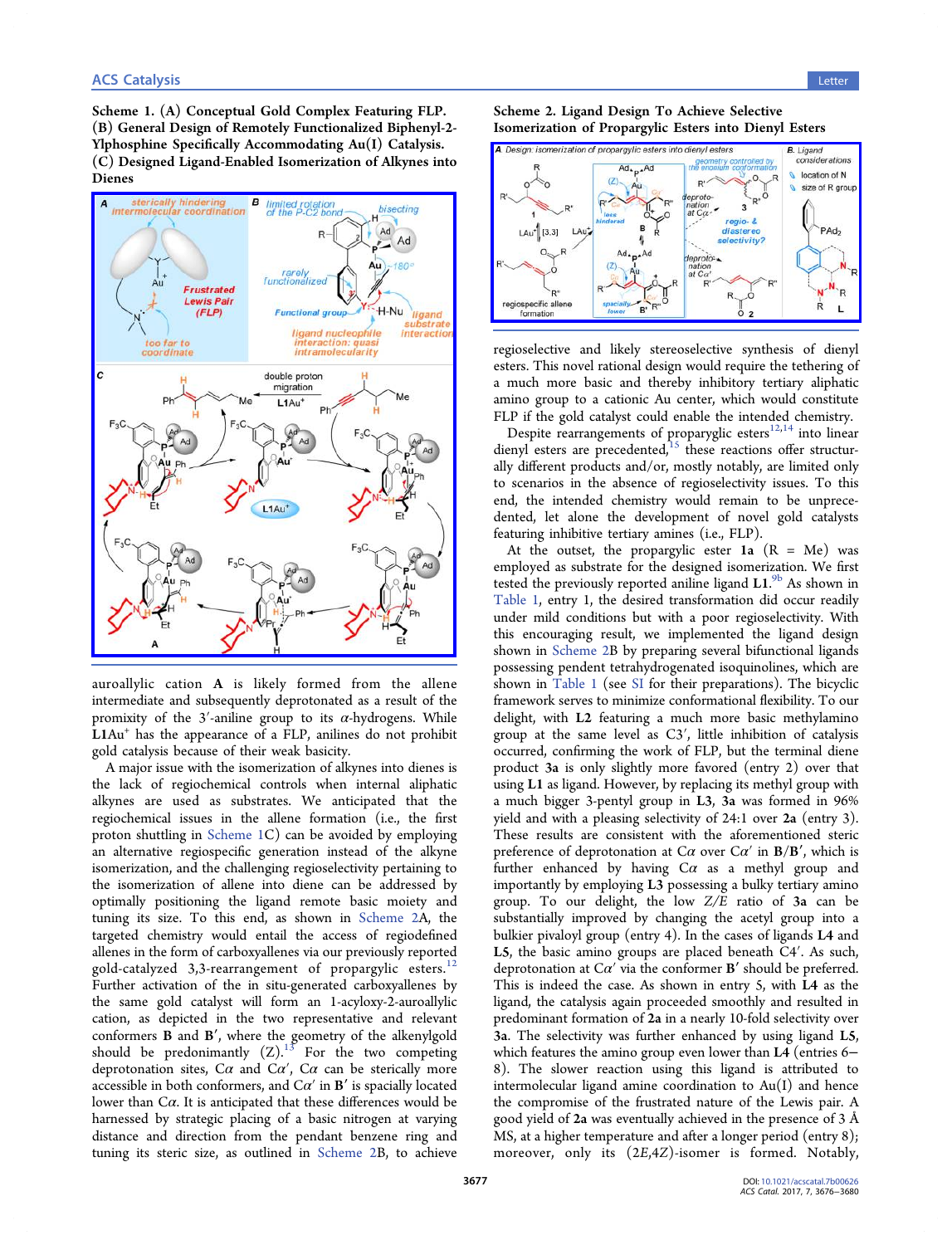## <span id="page-2-0"></span>Table 1. Reaction Discovery and Ligand Optimization<sup>a</sup>



| entry          | R               | ligand          | conv <sup>b</sup> | 2a      | 3a (Z/E)                     | 4a      |
|----------------|-----------------|-----------------|-------------------|---------|------------------------------|---------|
| 1              | Me              | L1              | >99%              | 38%     | $64\%$ $(5.4/1)$             | $< 1\%$ |
| $\mathfrak{2}$ | Me              | L2              | >99%              | 28%     | $68\%$ $(2.8/1)$             | $< 1\%$ |
| 3              | Me              | L <sub>3</sub>  | >99%              | 4%      | $96\%$ $(3.2/1)$             | $< 1\%$ |
| 4              | <sup>t</sup> Bu | L <sub>3</sub>  | >99%              | 8%      | $92\%$ <sup>c</sup> (12.3/1) | $< 1\%$ |
| 5              | Me              | L4              | >99%              | 88%     | $9\%$ $(2.7/1)$              | 2%      |
| 6              | Me              | L5              | 47%               | 35%     | $< 1\%$                      | 4%      |
| $7^d$          | Me              | L5              | 61%               | 49%     | $< 1\%$                      | 10%     |
| $8^e$          | Me              | L5              | >99%              | $80\%$  | $< 1\%$                      | 5%      |
| 9 <sup>g</sup> | Me              | <b>JohnPhos</b> | 21%               | $< 1\%$ | $< 1\%$                      | 15%     |
| $10^h$         | Me              | L2              | >99%              | 27%     | $67\%$ $(3.0/1)$             | $< 1\%$ |
| $11^{g,I}$     | Me              | <b>JohnPhos</b> | 28%               | 0%      | 0%                           | 0%      |

<sup>a</sup>Reactions were performed in 1,2-dichloroethane at 40 °C for 3 h in vials,  $[1] = 0.1$  M. <sup>b</sup>Determined by <sup>1</sup>H NMR by using 1,3,5triisopropylbenzene as internal reference.  $86\%$  isolated yield.  $d40^\circ$ C for 14 h.  $^{e}60^{\circ}$ C for 26 h with 3 Å MS.  $^{f}85\%$  isolated yield.  $^{g}60^{\circ}$ C for 15 h.  ${}^{h}Et_{3}N$  (4 mol %) added, and 5 mol % of NaBARF used, reaction time: 11 h.  $I_{5.5\%}$  Et<sub>3</sub>N was added, 5% JohnPhosAuCl.

JohnPhos, the sterically and electronically comparable Buchwald ligand lacking any remote functionalization led to mostly slow hydration (entry 9) and little, if any, diene products. The use of basic  $Et_3N$  led to only a moderately slower reaction in the case of L2 (2 equiv to Au, 11 h in entry 10 vs 3 h in entry 2) but shut down the formation of enone 4a in the case of JohnPhos (1.1 equiv to Au, entry 11 vs entry 9), confirming the inhibitive nature of rather basic tertiary aliphatic amines to general gold catalysis and highlighting the frustrated nature of the our designed catalysts. Furthermore, the contrasting regioselectivities achieved with exactly the same substrate in entries 3 and 8, which is achieved by simply switching the ligand, is remarkable and not common<sup>16</sup> in gold catalysis. Subjecting the isolated product mixtures of these two cases to the opposite regioselectivity conditions, respectively, led to no decrease of regioisomeric ratios in either case, confirming the kinetic nature of the observed selectivities.

With the conditions optimized for both diene regioisomers, we next examined the generality of this ligand-controlled regiodivergency. The results are shown in Table 2. Similar to 1a, propargylic esters derived from acetaldehyde (i.e., 1b−1d) react smoothly, affording the internal acetoxydienes 2b−2d and terminal pivaloxydienes 3b−3d in excellent yields and with good to oustanding regioselectivities, respectively (entries 1− 3). While the Z/E selectivities of 3b−3d are moderate, only the (2E,4Z)-isomers of the internal acetoxydienes 2 are formed. Noteworthy is that the functional groups and, in particular, THP are tolerated in these reactions, highlighting the



a Reaction were carried out with LAuCl (2 mol %), NaBARF (10 mol %) in DCE  $(0.1 \text{ M})$ .  $^{b}$ Isolated yield. "LAuCl  $(5 \text{ mol \%})$ , NaBARF  $(20 \text{ m})$ mol %) were used instead.  $\frac{d_3}{3}$  Å molecular sieves were used.  $e^e$ The ratio of the enolic double bond.  $f$ The ratio of the shown product over all other isomers.

exceptionally mild nature of this isomerization chemistry. In contrast to the case of 1b and 1c, 1e with its terminal hydroxy group protected by a TIPS group, no internal diene product 2e could be generated using L5 or other ligands, while the corresponding terminal diene 3e is formed without accident (entry 4). The failure in the former case is likely the result of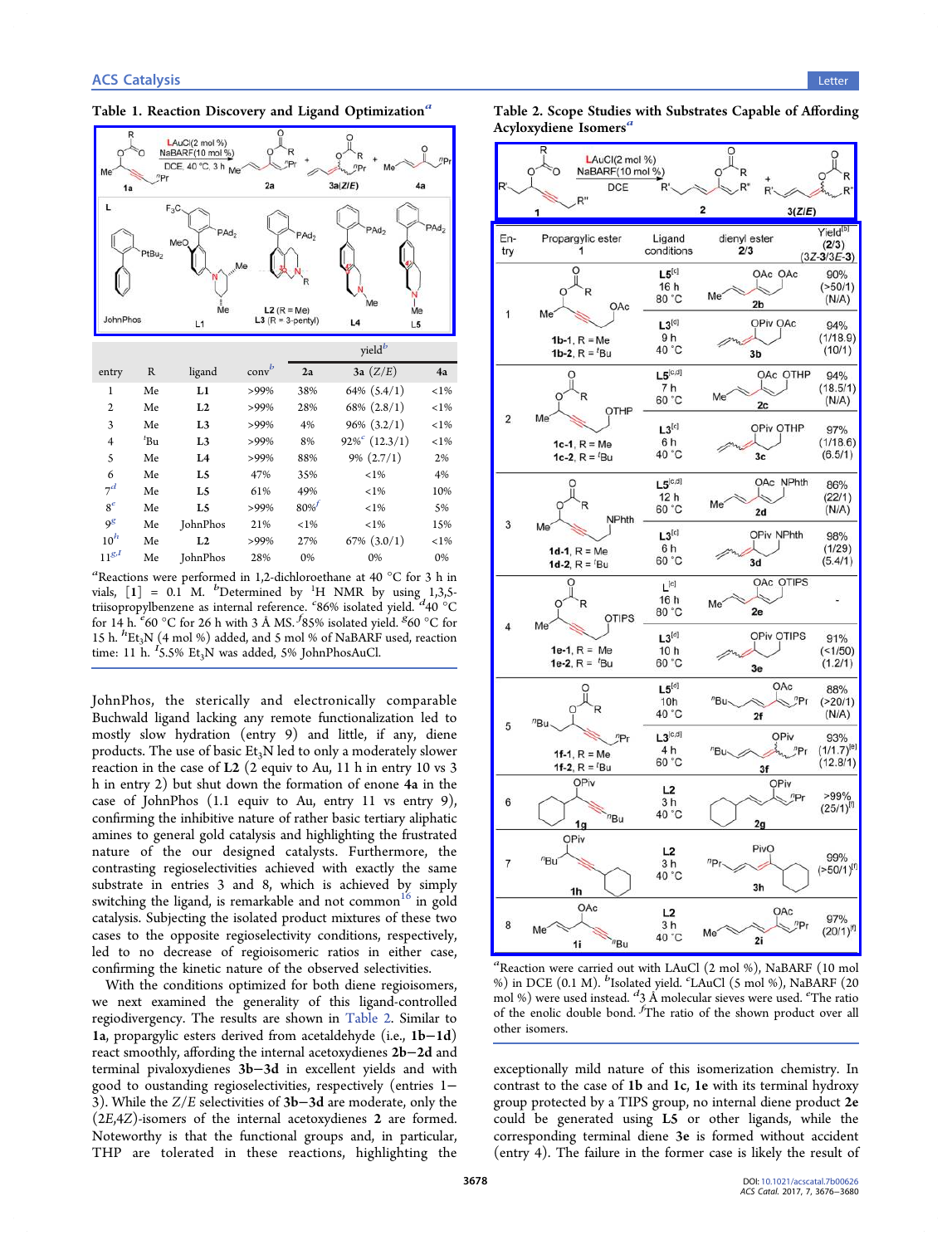steric congestion caused by the bulky silyl group. With 1f derived from 1-pentanal, the isomerization into the 2-acetoxy-1,3-diene  $2f$  in the presence of  $LSAu<sup>+</sup>$  was uneventful (entry 5); however, with L3 as the ligand, the regioselectivity was poor, albeit in an outstanding combined yield. The use of L2 as ligand led to similar product distribution. This outcome suggests that the increase of steric size of the propargylic substituent beyond methyl would be of limited use if 1-carboxy-1-,3-dienes of type 3 are desired. With an even bigger cyclohexyl group as the propargylic substituent, little deprotonation at the sterically congested methine site is detected (entry 6). As such, even with L2 as the ligand, the reaction exclusively afford the 2-pivaloxy-1,3-diene 2g in a quantitative yield. When a cyclohexyl group is installed at the alkyne terminus, the methine moiety is again too crowded to become part of the diene unit (entry 7). Consequently, the (1Z, 3E)-3h was formed in quantitative yield by simply using L2 as the ligand. We also examined the enynyl acetates that could undergo the Rautenstrauch reaction in the presence of a gold catalyst.[17](#page-4-0) To our surprise, our diene chemistry appeared to be the only observable transformation, and the trienyl ester 2i was formed in 97% yield and with excellent geometric selectivity (entry 8). L2 serves as a convenient ligand, and the absence of the alternative 1-acetoxy-1,3,5-triene 3i is due to the fact that the terminal methyl hydrogens are too far away to be deprotonated.

To further explore the reaction scope, this gold catalysis is extended to propargylic esters without regioselectivity issue. As shown in Table 3, entry 1, with acetate 1j generated from

Table 3. Scope Studies with Substrates without Regioselectivity Issues



 $a$ Reactions were carried out with LAuCl (2 mol %), NaBARF (10 mol A molecular sieves were used.<br>  $\frac{d}{dt}$ (17).3n/(1F).3n ratio. Tow yield due to product volatility  $(1Z)$ -3n/(1E)-3n ratio.  ${}^e$ Low yield due to product volatility.

benzaldehyde the reaction proceeds with excellent yield and geometric selectivity. L2 is again an efficient ligand. Substituents at the benzene para position, being electrondonating (e.g., Me, entry 2) or electron-withdrawing (e.g.,  $CF_3$ , entry 3), are both tolerated, albeit the latter case requires stronger conditions, 3 Å MS and exhibits a lower yield. With an ortho-Br the gold catlaysis is slow but remains high yielding (entry 4). With a phenyl group at the alkyne terminus instead, 1n also undergoes an efficient isomerization in the presence of L2Au+ , whereas the enolic C−C double bond exhibits a moderate Z/E selectivity (entry 5). Propargylic pivalates with terminal C−C triple bonds, for example, 1o−1s (entries 6−10), also undergo smooth isomerization to afford 1-pivaloxy-1,3 dienes in fair to good yields and with mostly excellent (1E, 3E) selectivity. In this case, the aniline ligand L1 we previously developed<sup>[9b](#page-4-0)</sup> works better than the newly developed amine ligands L2−L4. The low yield of 3o is partly due to its volatility, and the tolerance of a cyclohexyl group in 1r (entry 9) is noteworthy.

Two additional types of substrates exemplified by the acetates 1t and 1u, however, led to poor outcome (Figure 1).



The potential for a rapid increase in molecular complexity by combining this dienyl ester formation with a one-pot Diels− Alder reaction is demonstrated in an intramolecular case. As shown in Scheme 3, the maleate-decorated propargyl acetate 1v

Scheme 3. Tandem Gold Catalysis and D−A Reaction



was directly converted into the bicyclic lactone 5 under slightly elevated temperature in 79% isolated yield and with excellent exo selectivity.

In conclusion, rational ligand design in homogeneous gold catalysis are still much underexplored, and the application of FLP in gold chemistry has seldom been documented. In this work, we demonstrated that by strategically and rationally positioning of the remote basic tertiary amino group in the novel bifunctional biphenyl-2-ylphosphine ligands, FLP in gold catalysis is achieved, and moreover, the gold-catalyzed isomerization of propargylic esters into synthetically versatile dienyl esters can be realized under mild conditions and more importantly for substrates derived from acetaldehyde with ligand-dictated regiodivergence. The diene products are formed with good to excellent geometric selectivities in many cases. The critical importance of the remote basic amino group in the designed ligands is confirmed by the poor performance of sterically and electronically comparable and structurally related JohnPhos. It is anticipated that these ligand-enabled, gold-based FLPs will find utility in other types of gold catalysis, and the